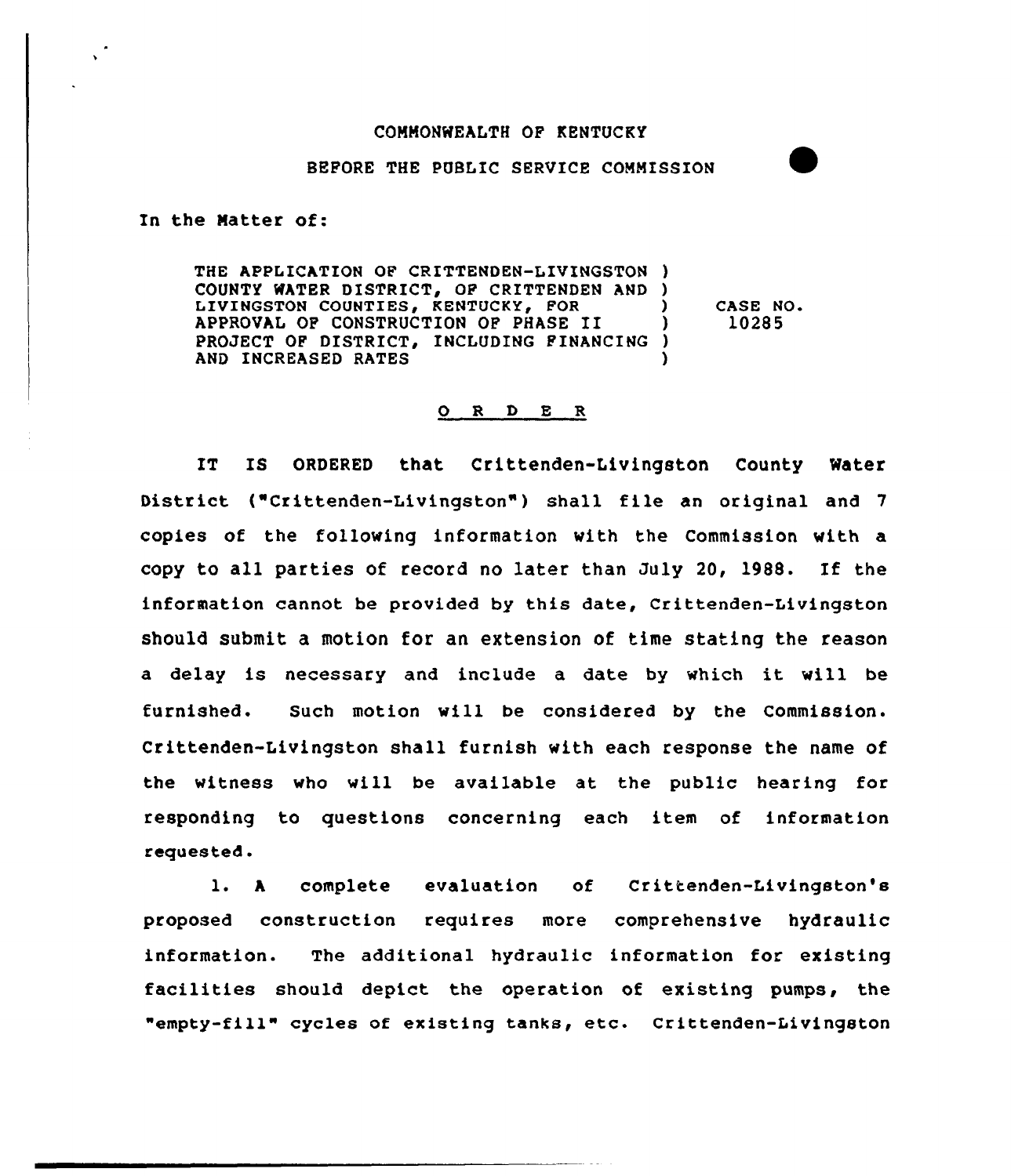should provide hydraulic analyses, supported by computations and actual field measurements, of typical operational sequences of the existing water distribution system. Tnese hydraulic analyses should demonstrate the operation of all pump stations and the "empty-fill" cycle of all water storage tanks. Computations are to be documented by a labeled schematic map of the system that shows pipeline sices, lengths, connections, pumps, water storage tanks, and sea level elevations of all functions, as well as allocations of actual customer demands. Plows used in the analyses shall be identified as those based on average instantaneous flows, peak instantaneous flows, or any combination or variation thereof. The flows used in the analyses shall be documented by actual field measurements and customer usage records. Any assumptions used in the analyses are to be fully )ustified.

2. Provide a summary of any operational deficiencies of the existing water system that are indicated by the hydraulic analyses or that are known.

3. The results of hydraulic analyses based on the proposed facilities being fully operational with existing facilities are essential to <sup>a</sup> demonstration that the new facilities can be adequately supported by the existing facilities. The information filed should depict pump operations, the "empty-fill" cycles of the water storage tanks, etc. Based on this, provide hydraulic analyses, supported by computations and actual field measurements, of typical operational sequences of the existing water distribution system. These hydraulic analyses should demonstrate

 $-2-$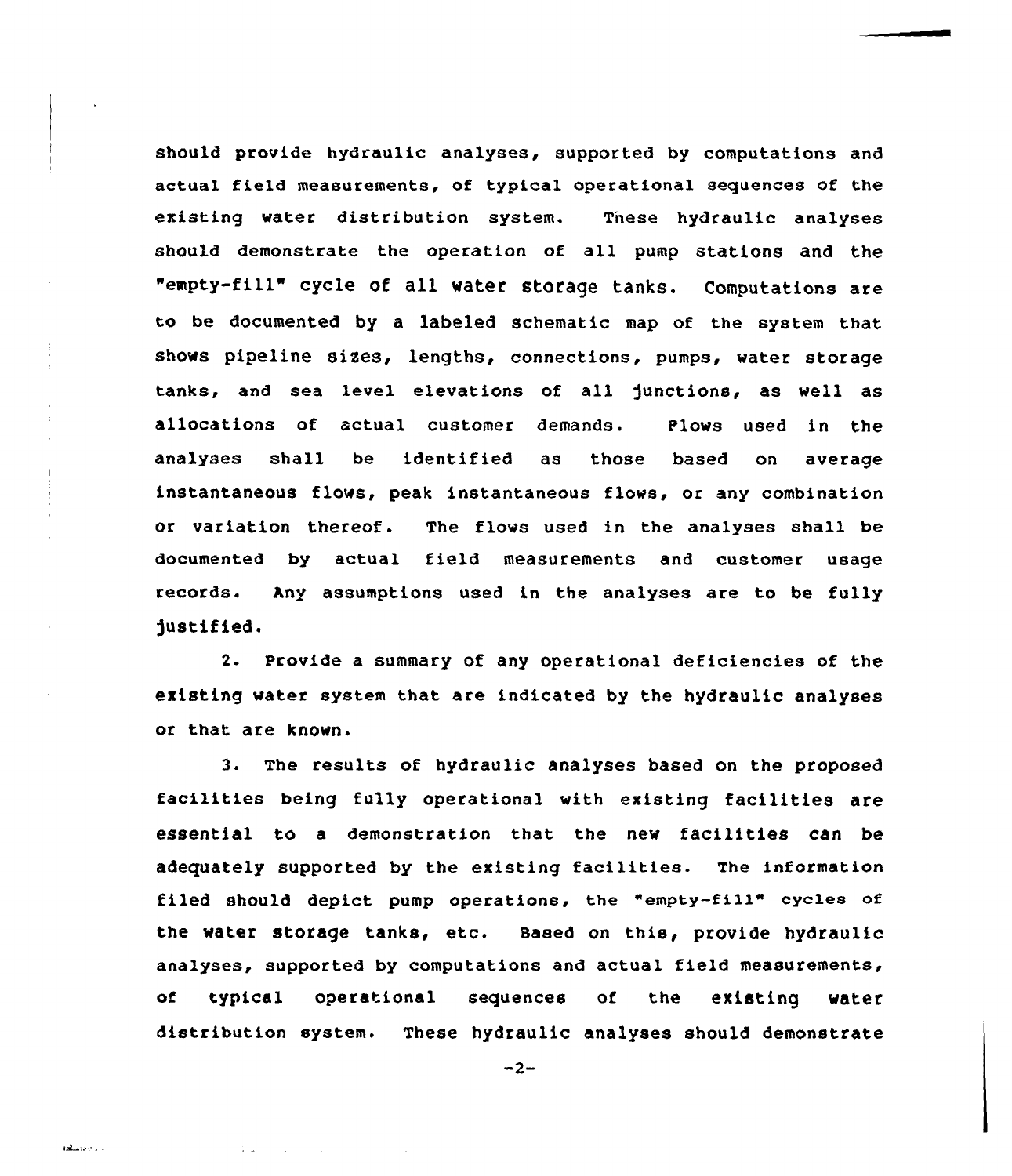the operation of all pump stations and the "empty-fill" cycle of all water storage tanks. Computations are to be documented by a labeled schematic map of the system that shows pipeline sizes, lengths, connections, pumps, water storage tanks, and sea level elevations of all junctions, as well as allocations of actual customer demands. Plows used in the analyses shall be identified as those based on average instantaneous flows, peak instantaneous flows, or any combination or variation thereof. The flows used in the analyses shall be documented by actual field measurements and customer use records. Justify fully any assumptions used in the analyses. (Note — these analyses should use the same schematic as the analyses of the existing water distribution system to facilitate comparison).

4. ln order to obtain realistic results when utilizing computer hydraulic analyses to predict a water distribution system's performance, engineering references stress the importance of calibrating the results predicted to actual hydraulic conditions. This calibration process should include matching field measurements to the results predicted by the computer over a wide range of actual operating conditions. hs a minimum this should include average and maximum water consumption periods, as well as "fire flow" or very high demand periods.

Based on the above, explain the procedures used to verify the computer hydraulic analyses filed in this case. This explanation should be documented by field measurements, hydraulic calculations, etc.

 $-3-$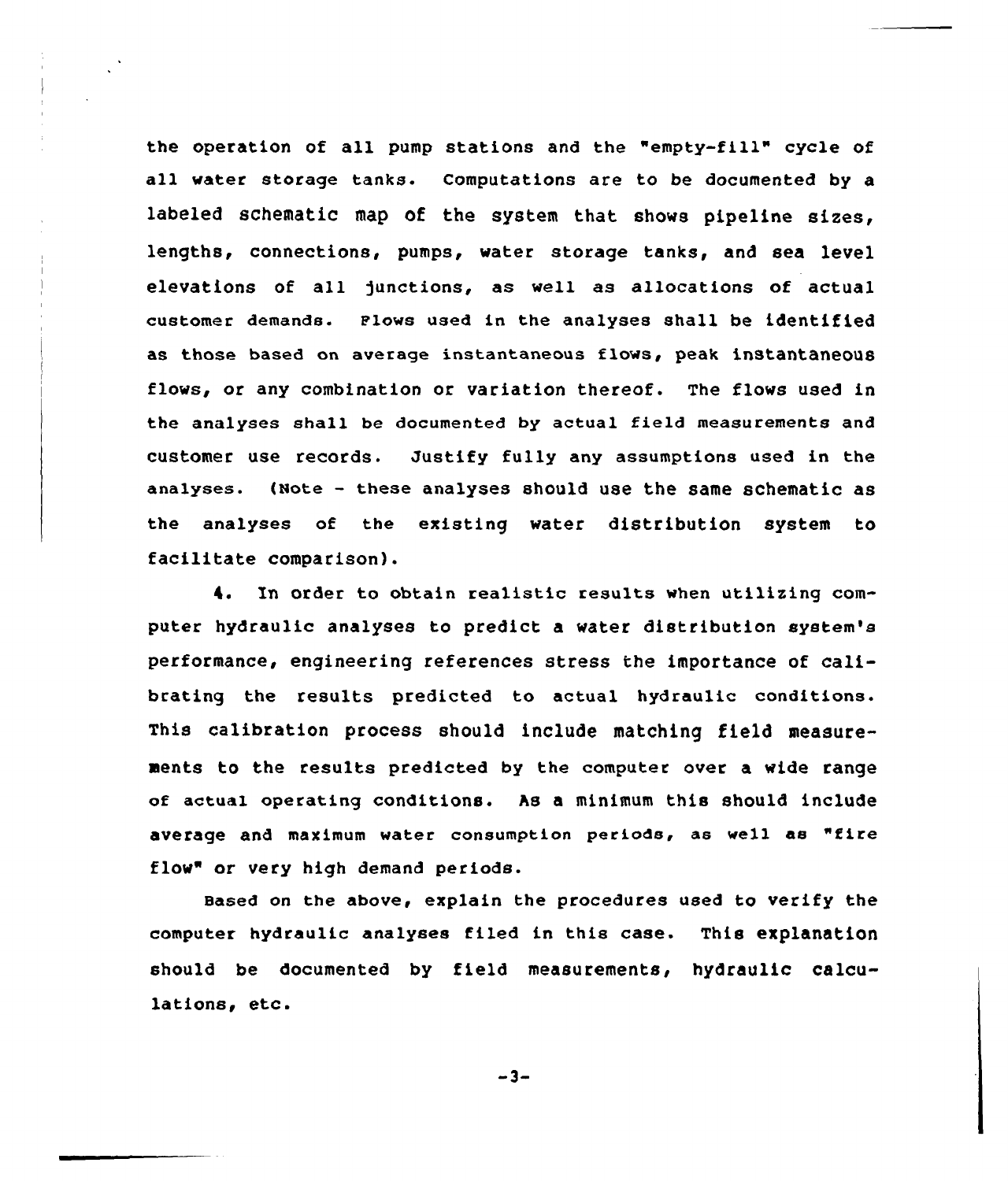5. Provide a pressure recording chart showing the actual 24-hour continuously measured pressure available near the tank's pump stations, and several other representative locations on Crittenden-Livingston. Identify the 24-hour period recorded, the exact location of the pressure recorder, and the sea level elevation of the recorder. Also state the schematic junction number nearest the location of the pressure recorder.

6. Provide a list of Crittenden-Livingston's water storage tanks. Give the location, capacity, and overflow elevation of each tank. Explain hov water is supplied to each tank.

7. Provide a list Of Crittenden-Livingston's existing pump statlon8. Give the location, number of pumps and their rated capacities, and the purpose of each pump station. Explain how the operation of each pump station is controlled. Provide a copy of the pump manufacturer's characteristic (head/capacity) curve for each of Crittenden-Livingston's existing pumps. Identify each curve as to the particular pump and pump station to which it applies. Also state whether the pump is in use, and whether it vill remain in use, be abandoned or replaced.

8. Provide a copy of the pump manufacturer's characteristic (head/capacity) curve on which the design of the proposed pump station is based.

9. provide a narrative description of the proposed daily operational sequences of the water system. Documentation should include the methods and mechanisms proposed to provide positive control of all storage tank water levels. The description should also include an hourly summary of how all tanks will "work"

-4-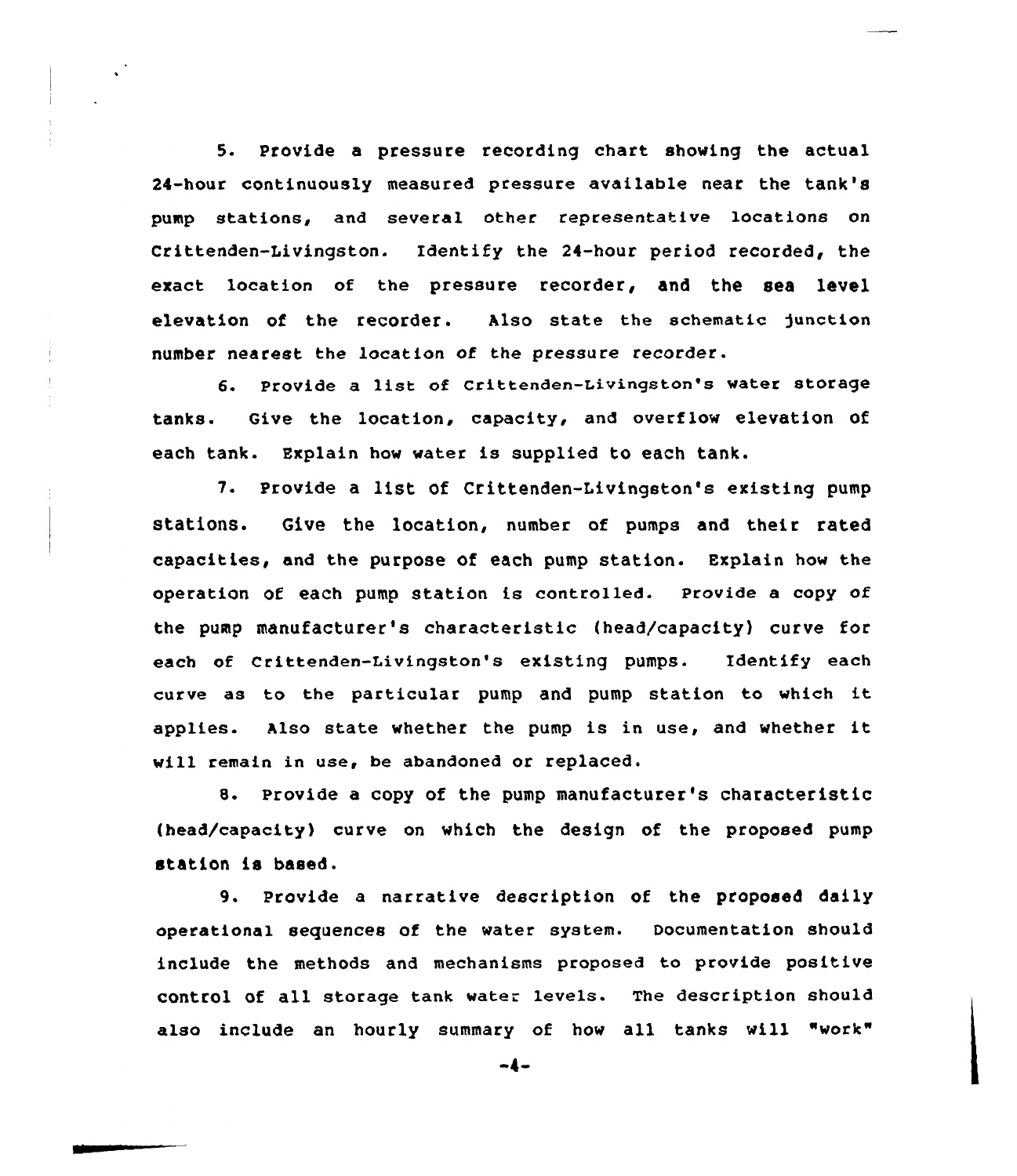{expected inflow or outflow of water) and how all pumps will function. The description should be fully supported by appropriate field measurements and hydraulic calculations.

10. Provide a copy of the approval letter from the Natural Resources and Environmental Protection Cabinet for the proposed construction.

ll. The application shows that <sup>685</sup> customers are served by the existing system. What is the average and the maximum demand imposed on the system by these 685 customers2

12. The application shows that 211 customers are to be added by the new construction. What will be the average and maximum demand imposed on the system by these 211 customers? What wi11 be the average and maximum demand imposed on the system at the time both existing and new customers (896 total customers) are being served after completion of construction2

13. Provide a copy of bid tabulation whenever the bids are received.

14. Provide <sup>a</sup> copy of the final summation of the cost of construction and funding arrangements referred to as Pinal Engineering Report after the bids are received.

15. The engineering information submitted with the application indicates that Crittenden-Livingston is proposing to install one fire hydrant as part of this project. KRS Chapter 227, the "Recommended Standards For Water Works" by the Great Lakes - Upper Mississippi River Board of State Sanitary Engineers ("zen states standards" ) and the Insurance services office ("zso") have requirements for providing fire protection. All of these

 $-5-$